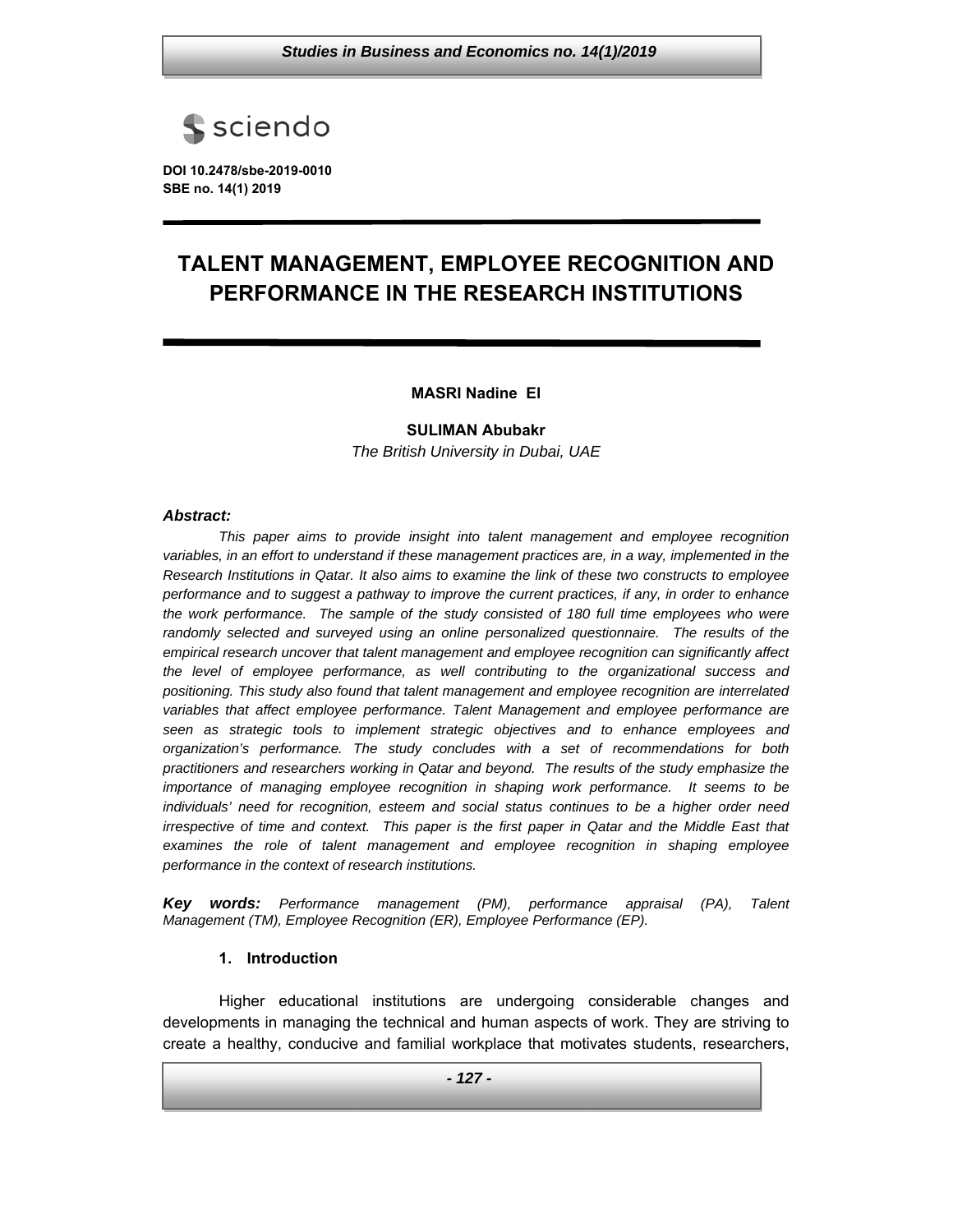instructors and employees to feel retained, engaged, accepted and respected. Meanwhile, the continuously changing work environment and stakeholders' expectations put them under extreme pressures to keep current on these changes, developments and to improve work performance (Lumby and Foskett, 2016). Karlsson and Ryttberg (2016) studied the role of superiors and leaders in transforming universities into 'strategic actors'. They argued that there is an going awareness regarding improving performance in educational institutions, which "have consequences for life and work in academia. Who, in practice, is going to make sure that higher education institutions, in addition to providing high quality teaching and research, deliver on the new promises?" (p. 2).

 This study looks into the talent management aspect of HR, which is important for the success work organizations, given its fundamental function in appointing staff with adequate skills and experiences to fulfill the organization`s operational and strategic tasks. It will also examine the performance management aspect of HR, an important activity that can add value when well designed, implemented and managed according to the unique context of the organization. In addition, this paper will also study the concept of employee recognition and its role in shaping the work outcomes. Research about the aforementioned concepts revealed that limited studies investigated the relationship between TM, ER and PM in the context of non-profit organization, including research institutions, as the focus was on private or public sectors such as banks, companies and ministries. However, the library search uncovers that no study has attempted to combine these three variables and tested how they affect each other, especially in the academic sector. Therefore, this paper aims to bridge this gap and contribute to previous research by investigates the links between TM, ER and PM in the Research Institutions in the State of Qatar

## **2.Literature Review**

The notion of performance is highly important and of significant relevance for both the employee and the organization. Taking into consideration the importance of performance and the increasing interest for defining the concept and identifying best practices considerable research has been published (Mensah, 2015). Commonly, performance is seen as the association of the employee`s ability to perform his tasks, meet the management expectation and reach the job targets (Mensah, et al., 2016). Mensash 2015 prefers to define performance as "the positive contribution of an employee to the performance of the organization". Empirical research revealed that performance is a multidimensional concept (Suliman, 2001) (Mensah, 2015) (Mensah, et al., 2016). The primary elements to evaluate performance are "work duties, work skills, desire to work, job performance (Quality, quantity), and readiness to innovate". One additional important dimension, "work enthusiasm," can be a key to reach high performance (Suliman, 2001). Moreover, an increase attention has been given to study behaviors taking into consideration its correlation with individual tasks performed. In recent years, negative work behavior that may harm the organization, and negatively affect the work and the organizational performance alike; as well as the work stress, captured the attention of both researchers and practitioners (Mensah, 2015). Stress has become an important subject, with many researchers focusing on identifying the causes and factors contributing to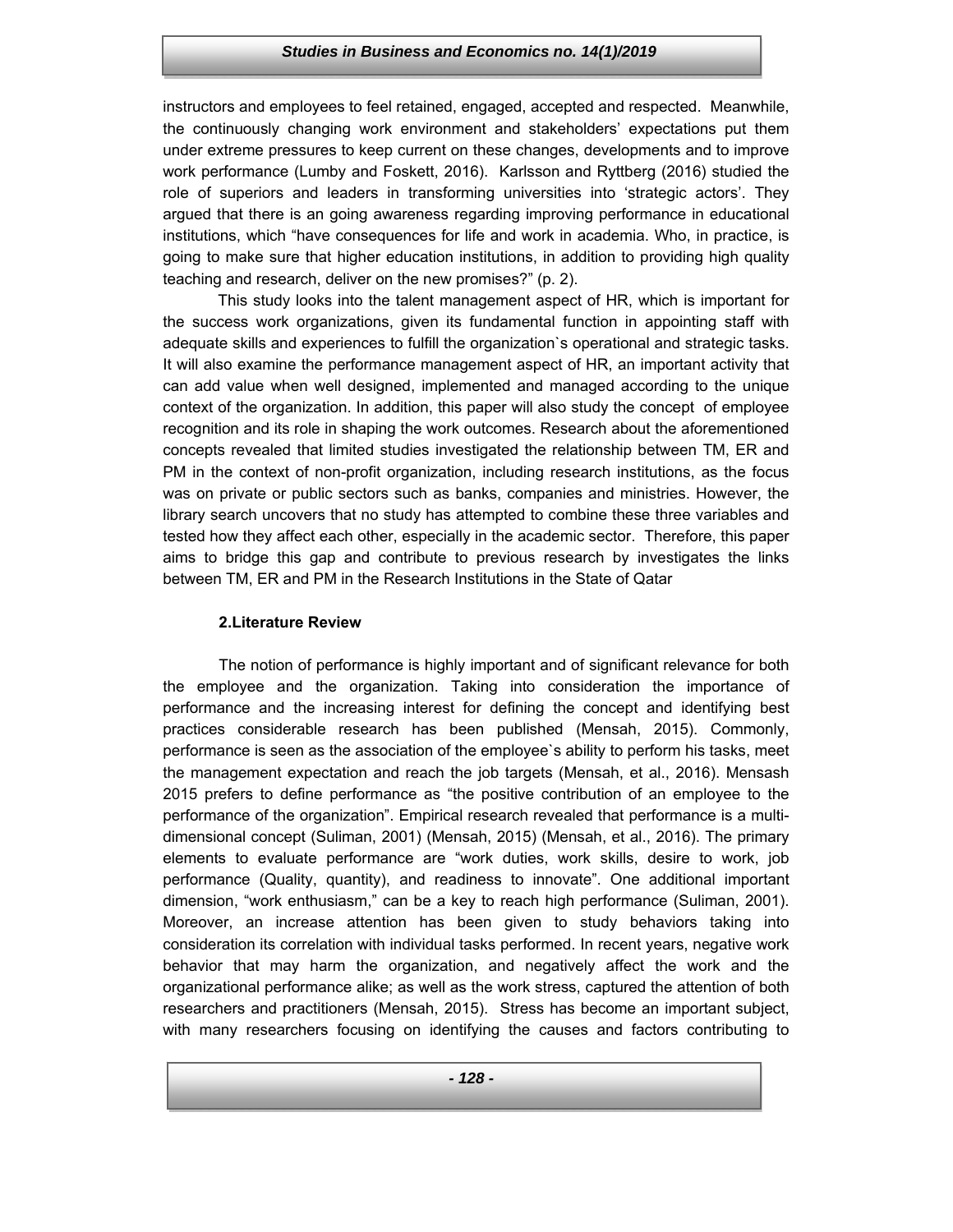workplace stress. Several studies have connected work stress to undesirable individual performance and organizational ineffectiveness and thus entail the necessity to identify and develop strategies to manage and prevent work stress and its negative implications (Gbadamosi & Ross, 2012).

On the other hand Employee engagement is the employee`s commitment towards the organization goals. By all means, it is translated into the employee`s discipline, personal initiative, adaptability, effort, and persistence in achieving the organizational objectives (Mone, et al., 2011). Trust and fairness in any organizational culture are the key to building and fostering an engaged environment between employees at different level. Creating such, an environment will help to build confidence and empower people to be more engaged and to serve the organisation`s interest. Mone et al (2011) highlights the five majors PM activities, interrelated to employee engagement:

- Setting performance and development goals
- Providing ongoing feedback and recognition
- Managing employee development
- Conducting mid-year and year-end appraisals
- Building a climate of trust and empowerment

The earlier mentioned activities are the core of any PM adapted in any organization and enhance open discussion between the employee`s and management. Setting goals is an important component of the PM, with empirical research suggesting that the level of engagement upsurges once goals are discussed and agreed upon collaboration between employees and managers (Mone, et al., 2011). Open discussion and communication about the organizational goals and strategic direction, are always key factors in helping members of the workforce to align their efforts with the organization`s goals, and therefore increase effectiveness.

As mentioned throughout this study, PA and ongoing feedback to employees help in to increase their motivation and development. It is also worth mentioning that constructive and positive feedback, as well as recognition, can improve performance and increase engagement. According to Mone et al (2011), employee recognition can be seen as a form of positive feedback strengthening the employee's behavior, or highlighting the achievement of an objective or specific task. It also enhances the employee`s satisfaction, motivation, and morale. In addition, recognition and reward can positively affect the organization's success, as it enhances the employee`s performance. It is critical to mention that managers should know the best time and approach to provide feedback and recognition, in order to endorse high levels of engagement; otherwise, overdosed recognition may negatively affect the intrinsic motivation of (Mone, et al., 2011).

The year-end performance appraisal represents a critical exercise when it comes to PM, as it focuses on the employee's performance, in terms of behaviors, outcome, engagement, and upcoming work plan. Thus, it is important for the employee to be satisfied with the overall quality of the PA and its related discussions in order to see himself engaged and thus motivate him to increase engagement in the day-to-day work relations with colleagues and superiors. Moreover, it is important to mention that perception of ''fairness'' in any organizational processes, precisely performance evaluations, is highly important. It is critical to note that, the more transparent appraisals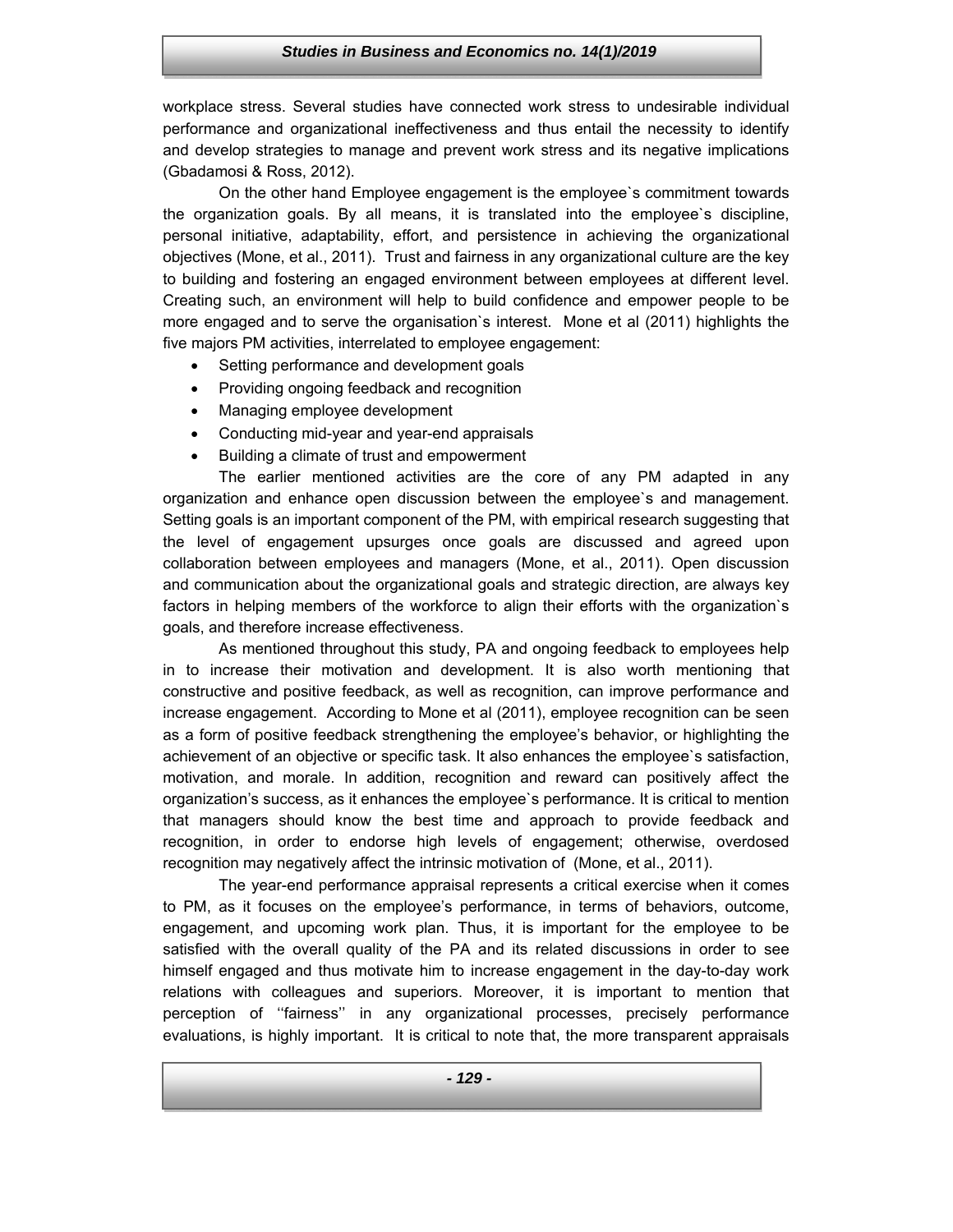are and the more they encourage employee contributions, ensure an open discussion, include strong performance criteria and metrics, linked to promotion and compensation, and finally aligned with organizational strategic goals the more the they incline to be perceived as fair (Mone, et al., 2011). Research advocates that engaged employees not only pursue their work related objective but they also pay a good team work role, take responsibilities, and try their best to fully contribute to the organizational goals. Engagement has been found to have a positive impact on employee performance (Nazir & Islam, 2017).

Similar to the Talent Management concept, employee recognition still lacks in a systematic theoretical definition (Brun & Dugas, 2008). Employee Recognition is not just related to the psychological need of the individual, but should also be seen as an organizational and HR management tool. According to Brun & Dugas (2008), recognition can be classified in four main categories: "personal recognition; recognition of results; recognition of work practice; and recognition of job dedication". Interaction is the basis of the recognition and can be categorized as "organizational interaction, vertical, horizontal, external and social". Several studies related to the organizational performance, productivity and efficiency, referred to motivation as an essential predictor of performance. Moreover, ER is an important element directly influencing employee motivation (Brun & Dugas, 2008). Any individual is always in need of being recognized by his colleagues, family members, supervisors and customers, regardless of his job status or level. It is therefore unsurprising that, in previous studies recognition of efforts was ranked as the most important organizational practice (Brun & Dugas, 2008). It is also worth mentioning that the lack of recognition represents a high risk factor contributing to the workplace distress (Brun & Dugas, 2008).

Globalization, advanced technologies, and international competition contributed to the shift in the nature of work and professions; similarly, companies and businesses are impacted by these changes, which are reflected through the way work is performed, internal processes, restructuring, and leadership. These changes are an integral part of the organizational environment (Brun & Dugas, 2008). Furthermore, and taking into consideration fast growing working environments and economic conditions, employees and managers are forced to respond to unexpected demands, which put them under tremendous pressure to deliver and sustain consistency. Having said that, training, engaging, and retaining talent turn to be a priority for the organization`s management. The same author states that HR management practices and efforts to promote and ensure a good work environment; in particular engaging staff in the decision making process, encouraging teamwork, supporting training and development are classified as one of the organizational strategic objectives. Nowadays, there is a huge interest in promoting strong work ethic; moreover, it can be classified as trendy and fashionable. Employee Recognition (ER) as it deals with human dignity and social justice can definitely be classified as an ethical practice adopted by any organization. Moreover, recognizing an employee, regardless of his gender, background, culture, ethnicity goes hand in hand with emphasizing the notion of equality among people working in the same organization. Recognizing the work effort or achievement of an employee sends a positive signal about the management and the attention it pays to its workforce (Brun & Dugas, 2008). Brun and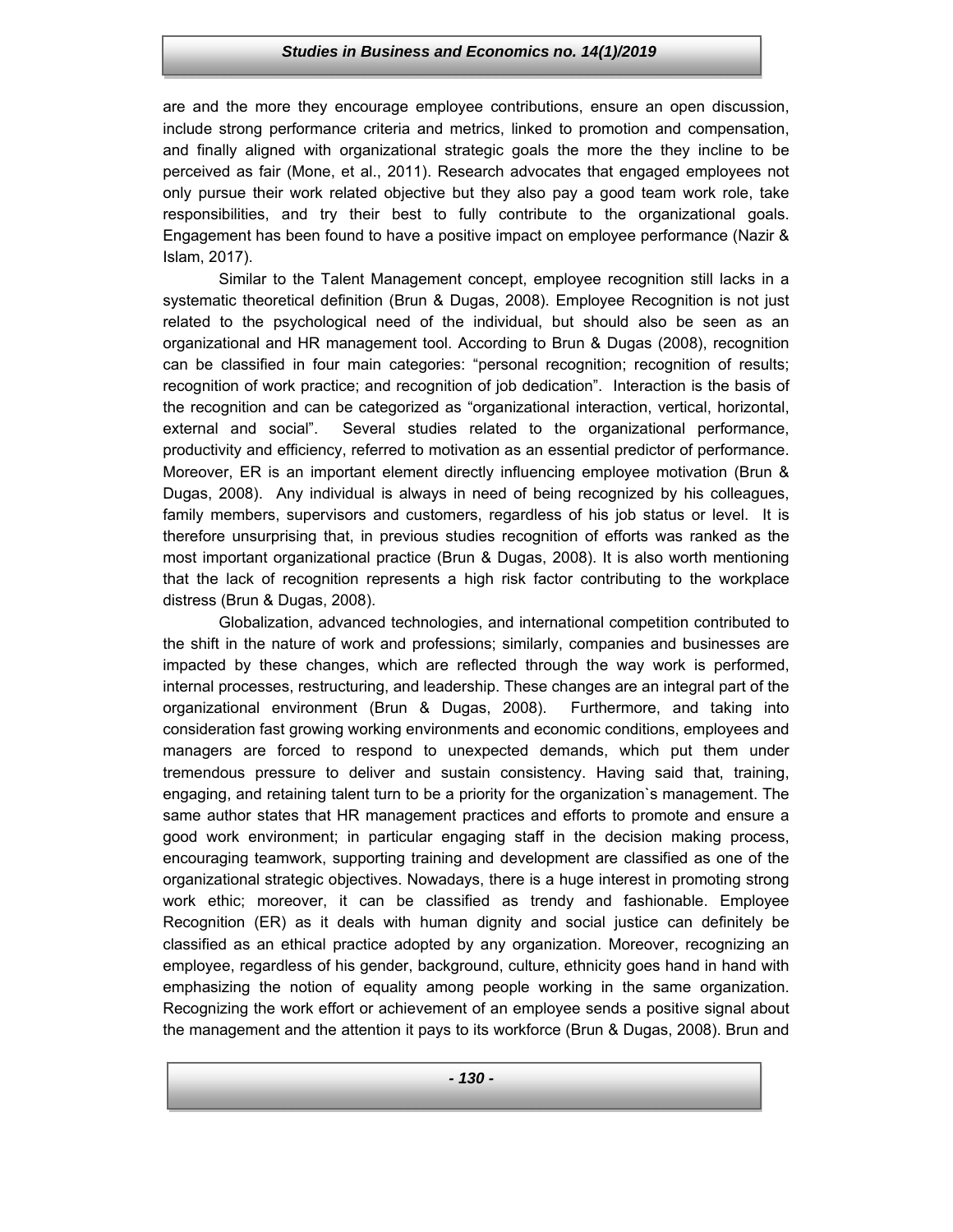Dugas, conclude that regardless of the job status, recognition represents a significant need for the employee. Moreover, ER is a key to build the employee identity, motivate him, and give importance to his daily tasks and a sense of contribution, as well to help employee development and well-being. Having an empowered, engaged, and motivated workforce raises the organization's performance and provides it with competitive advantage. As recognition can be monetary or non-monetary, it denotes a symbolic reward to the individual that can affect him emotionally (increasing his well-being, decreasing work stress), practically (motivation, development, performance), and financially.

According to Al Ariss, Casio, and Paauwe (2013) the practice of TM is driven by business and consulting organizations, while the academic field of TM is characterized by a lack of theoretical frameworks. Hence, they argued that there is no uniform understanding of the term's objectives and scope. However, the most common definition described TM as "activities and processes that involve a systematic identification of key positions that differentially contribute to the organization's sustainable competitive advantage, the development of a talent pool of high-potential and high-performing incumbents to fill these roles, and the development of a differentiated human resource architecture to facilitate filling these positions with competent incumbents, and to ensure their continued commitment to their organization" (Collings & Mellahi, 2009) (Mensah, et al., 2016). Collings and Mellahi (2009) also noted that TM should start with identifying key positions and then developing a talent pool based on these positions. Furthermore, management should work in a systematic way to reduce/avoid employee turnover by efficiently assessing employees' motivation, commitment, and performance, making certain that these are aligned with the company`s mission and strategy. According to their in-depth literature review, Al Ariss et al. (2013) derived a conclusion stating that the best TM practices occur when an organization links TM to its own strategy and values, and does not imitate other organizations` practices. In addition, the TM initiative should be agreed upon at different management levels, especially when members may have varying perspectives on the organization`s objectives and targeted performance.

 Based on the above review of literature on TM, ER and EP the researchers developed the following three hypotheses which are represented in the conceptual model of the study shown in Figure (1) below:

H1: There is a relationship between Talent Management practices and the level of Employee Performance.

H2: Employee Recognition affects the level of Employee Performance.

H3: Talent Management is related to Employee Recognition.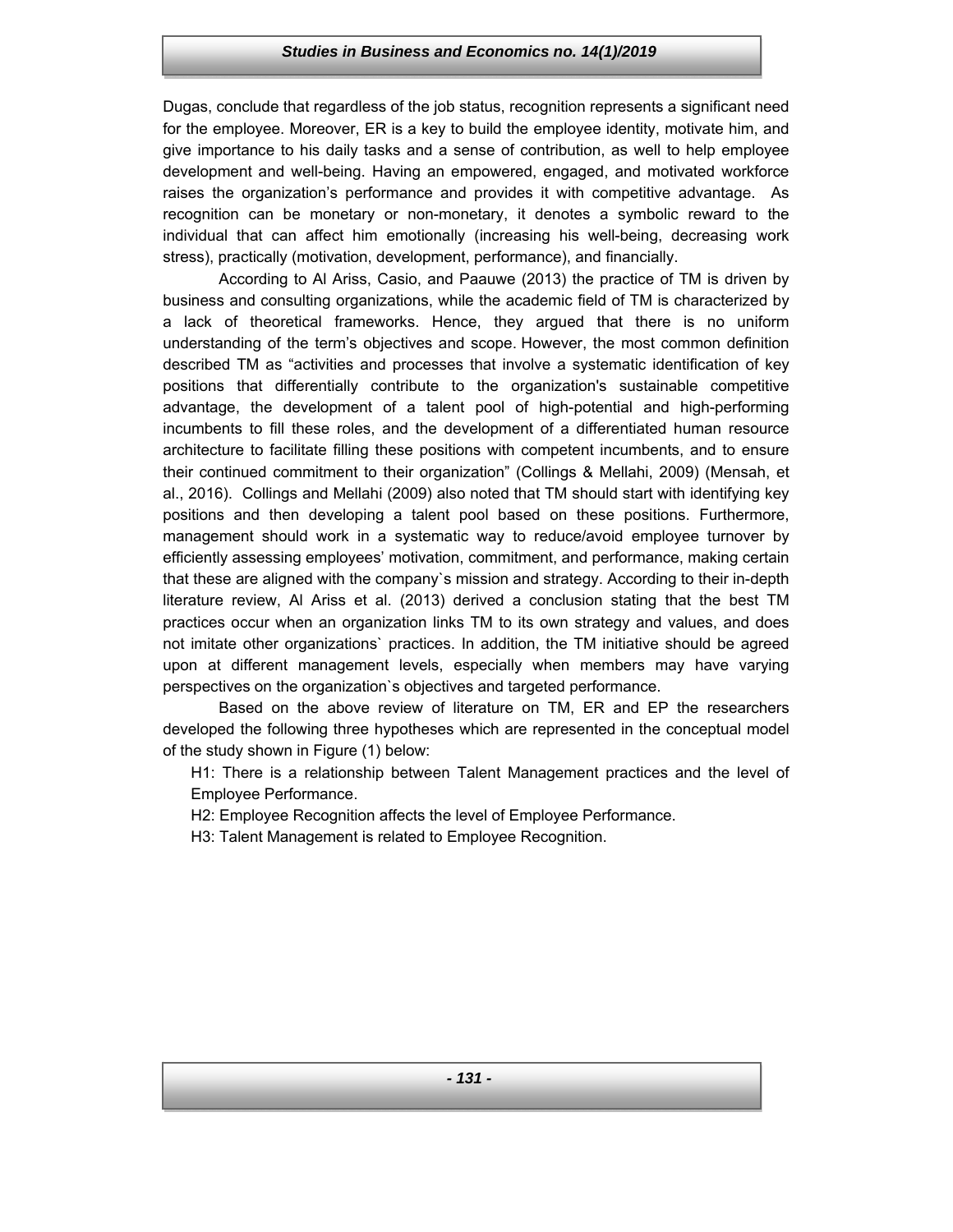



**Figure 1: Conceptual Model of talent management, employee recognition and employee performance** 

# **3. Methods**

# *3.1. Research Design*

The objective of this study is to identify the relationship between the independent variables of talent management and employee recognition and the dependent variable employee performance. Empirical research indicates that researchers do not have definite control over the independent variables, thus their relationship can be more indicative than confirmed (Oladapo, 2014). One of the key dimensions of TM is the employee himself and how he evaluates management practices. Most of the research and experts in the field agree that talent can be a combination of an inborn gift and acquired abilities, and even though some people are born gifted with some talent, learning is considered as the essential factor contributing to the existent talent (Mensah, 2015). Furthermore, even if an employee doesn`t demonstrate an innate talent, his performance can be improved through continuous training and development programs. Moreover, the literature reveals that the more an employee is engaged with the company's scope of work and his effort is recognized, the more he will be committed and loyal to his own work within the company, and therefore seek internal growth opportunities (Sidani & Ariss, 2013).

To achieve the research objectives of this study, a quantitative method was used. Ten Research Institutes, operating in Qatar, were randomly selected to collaborate in this study. An online personalized questionnaire was distributed to the employees from diverse backgrounds and levels (bottom, middle and top).

# *3.2. Sample and Data Collection*

A survey questionnaire was used to collect the primary data of the study on TM and ER on EP. Each individual was requested to respond spontaneously to the same set of questions. The questionnaire was circulated to 180 employees from various positions,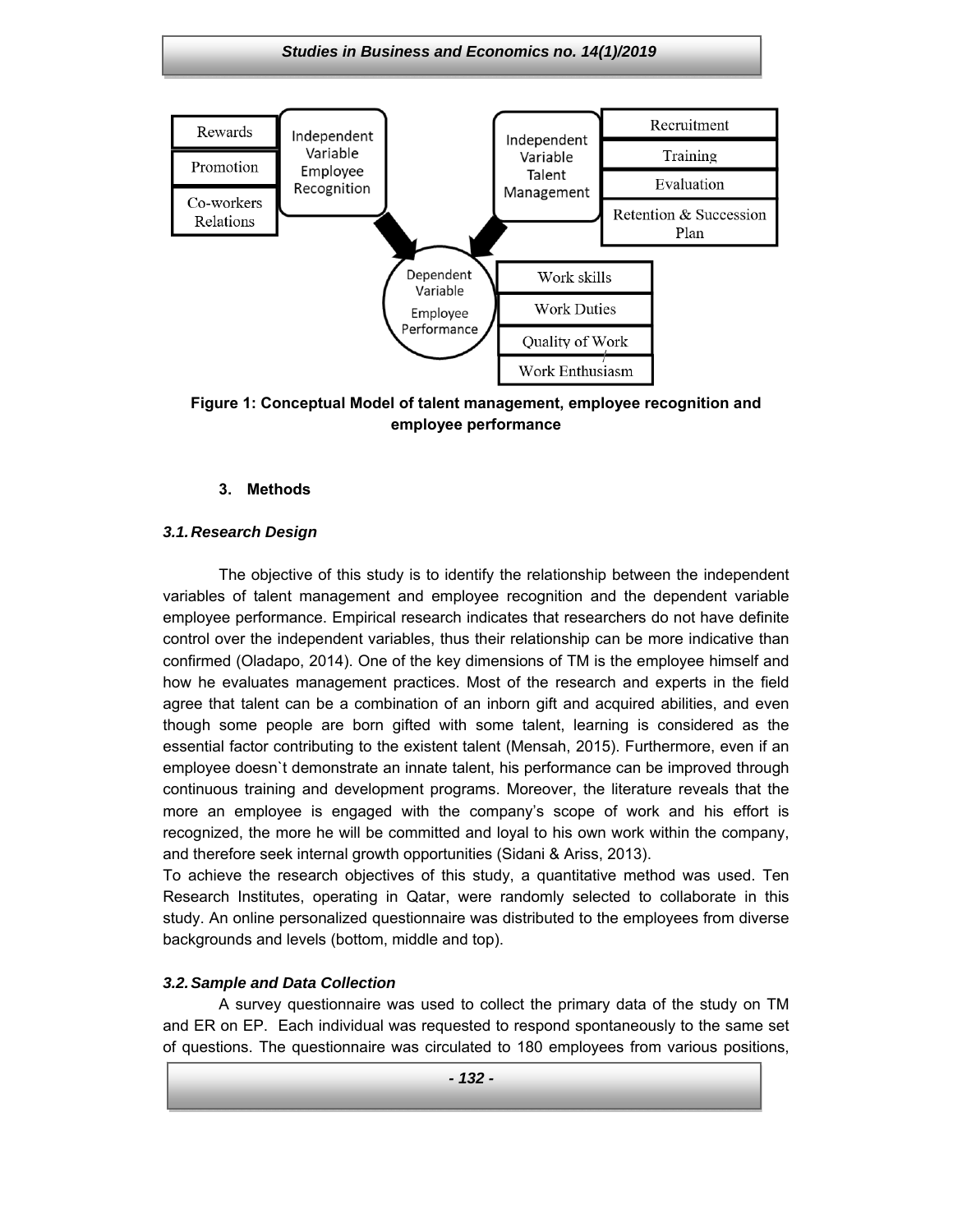educational backgrounds working at the selected research institution in Qatar. The Research Institutions were randomly selected; however, they all share a similar set of criteria governing the work environment such as size of the institutions, number of employees, research output and visibility. The study instrument consisted of 47 questions, organized into three sections:

A) Demographic Part: Gender, Educational Level, Age Group, Years worked in the current organization, Years worked in the position, Job Status (Manager, Employee, and Researcher), Nationality,

B) Technical Part (1): Questions pertaining to Talent Management and Employee Recognition, based on a Likert scale of 1 to 5 (1 Strongly Disagree– 5 Strongly Agree).

C) Technical Part (2): Questions pertaining to Employee Performance based on a Likert scale of 1 to 5 (1 Strongly Disagree– 5 Strongly Agree).

## *3.3. Measures*

In order to measure the work performance variable, a four components scale, is adapted from Williams and Anderson (1991). The scale coverd four factors,namely: work skills, understanding work duties, quality of work and work enthusiasm on a five-point Likert scale (1 strongly disagree to 5 strongly agree).

To examine the Talent Management aspect of HR, 17 survey items were used covering four factors: Recruitment policy, Training and Development, Evaluation, and Retention and Succession Plan. The scale was modified and adopted from (Tiwari & Shrivastava, 2013). Employee Recognition was measured based on 11 survey items covering three factors: Reward, Promotion, and Coworkers-Relations. The scale was modified and adopted from (Tiwari & Shrivastava, 2013).

## **4.Findings and Discussion**

The SPSS/PASW programme was used by the researchers to analyse the primary data collected from the online survey. Out of the 180 surveyed employees, 117 responded and completely filled the online survey, representing a response rate of 65 percent.

As table (1) exhibits, the sample consisted of 56 (48%) females and 61 (52%) males, of whom 3 had high school certificate, 3 had obtained a Diploma, 36 had obtained a Bachelor's degree, 42 had obtained their Master's degree and 33 had obtained their Doctoral degree. Most of the participants belonged to two age groups 25-35 (42%) and 36- 46 (38%) and 12% were participants between the ages of 47-57. Respondents who held management level positions represented 25% of the total sample, 30% were researchers and the remaining 45% were employees. In terms of years of experience spent in the same position 20% of the respondents had completed one year of work experience, 55% had completed 2 to 7 years, 15% had completed 8 to 13 years, 7% had completed 14 to 19 years and 3% had more than 20 years of work experience. As for the number of years spent in the current organization, 20% of the respondents had been associated with their current organization for 1 year or less, 57% 2 to 7 years, 13% had spent 8 to 13 years, 5% spent between 14 to 19 and years and 5% spent 20 years or more. In terms of nationality,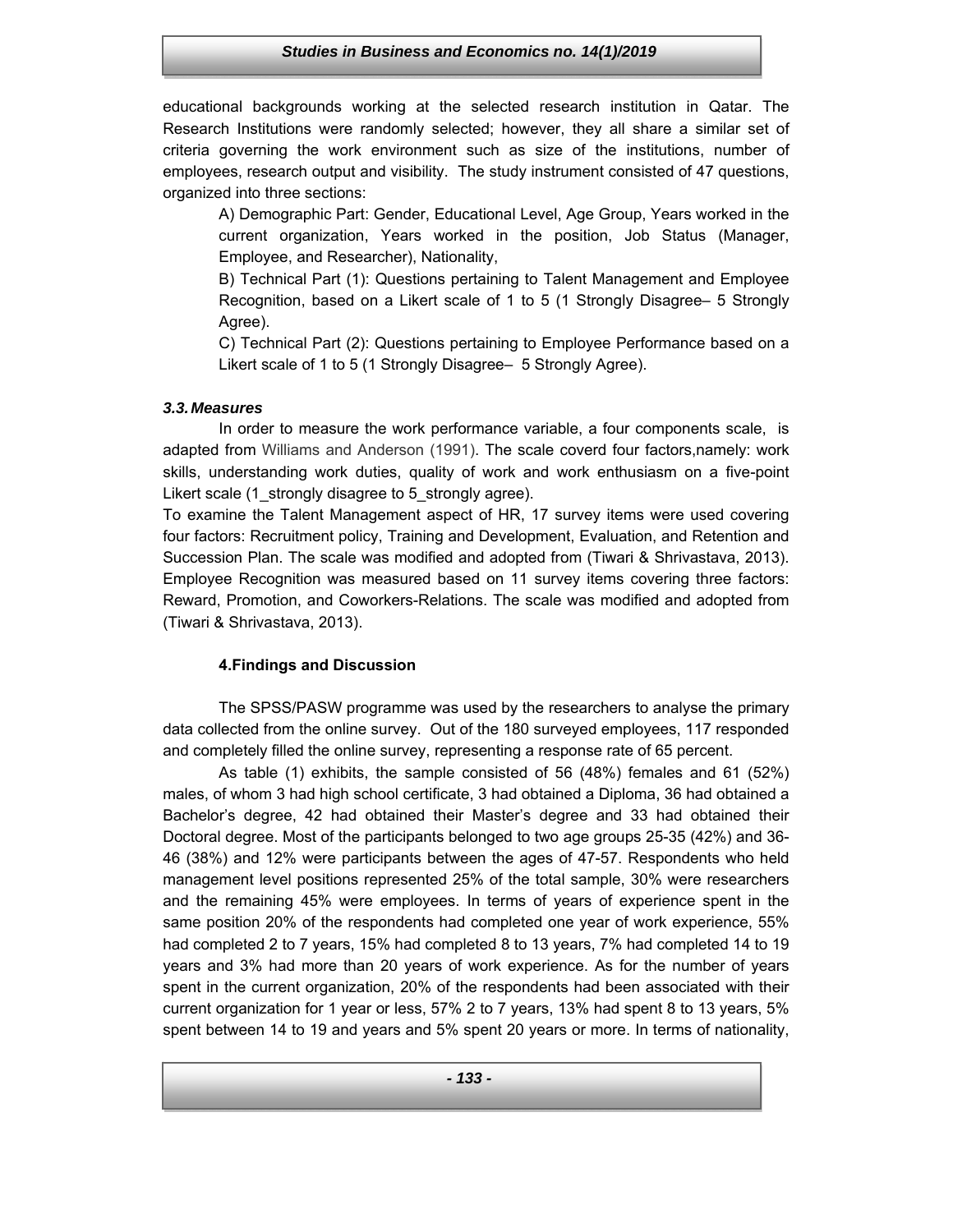9% of the respondents were Qatari while 91% were non-Qatari. Table 1 presents the demographical characteristics of the respondents in terms their gender, age distribution, educational level, nationality, job status, number of years worked in the position and at the organizational tenure.

 The internal consistency of the TM, ER, and EP scales was tested by the Cronbach alpha. Alpha values greater than 0.7 are generally considered acceptable, values greater than 0.8 are considered good, and values greater than 0.9 are considered excellent. The reliability results are presented in the Table (2). As can be seen from this table, the alpha values for all three scales are close to or above 0.9, indicating a high degree of internal consistency and scale reliability.

| Demographic                       | <b>Type</b>            | Frequency               | Percent |  |
|-----------------------------------|------------------------|-------------------------|---------|--|
|                                   | Female                 | $\overline{56}$         | 47.9%   |  |
| Gender                            | Male                   | 61                      | 52.1%   |  |
|                                   | <b>High School</b>     | $\overline{\mathbf{3}}$ | 2.6%    |  |
|                                   | Diploma                | $\overline{3}$          | 2.6%    |  |
| <b>Education Level</b>            | <b>Bachelor Degree</b> | $\overline{36}$         | 30.8%   |  |
|                                   | Master's Degree        | 42                      | 35.9%   |  |
|                                   | <b>Doctoral Degree</b> | $\overline{33}$         | 28.2%   |  |
|                                   | $18 - 25$              | $\overline{4}$          | 3.4%    |  |
|                                   | $25 - 35$              | 49                      | 41.9%   |  |
| <b>Age Group</b>                  | $36 - 46$              | $\overline{44}$         | 37.6%   |  |
|                                   | $47 - 57$              | 14                      | 12%     |  |
|                                   | 58 or above            | $6\overline{6}$         | 5.1%    |  |
| <b>Job Status</b>                 | Employee               | $\overline{53}$         | 45.3%   |  |
|                                   | Researcher             | 35                      | 29.9%   |  |
|                                   | Manager                | $\overline{29}$         | 24.8%   |  |
|                                   | One year or less       | $\overline{23}$         | 19.7%   |  |
|                                   | $2 - 7$                | 67                      | 57.3%   |  |
| <b>Organizational Tenure</b>      | $8 - 13$               | 15                      | 12.8%   |  |
|                                   | $14 - 19$              | 6                       | 5.1%    |  |
|                                   | 20 years or above      | 6                       | 5.1%    |  |
|                                   | One year or less       | $\overline{23}$         | 19.7%   |  |
| Years worked at the same position | $2 - 7$                | 65                      | 55.6%   |  |
|                                   | $8 - 13$               | 17                      | 14.5%   |  |
|                                   | $14 - 19$              | $\overline{8}$          | 6.8%    |  |
|                                   | 20 years or above      | $\overline{4}$          | 3.4%    |  |
|                                   | Qatari                 | 11                      | 9.4%    |  |
| <b>Nationality</b>                | Non-Qatari             | 106                     | 90.6%   |  |
|                                   |                        |                         |         |  |

## **Table 1: Demographical Characteristic**

*- 134 -*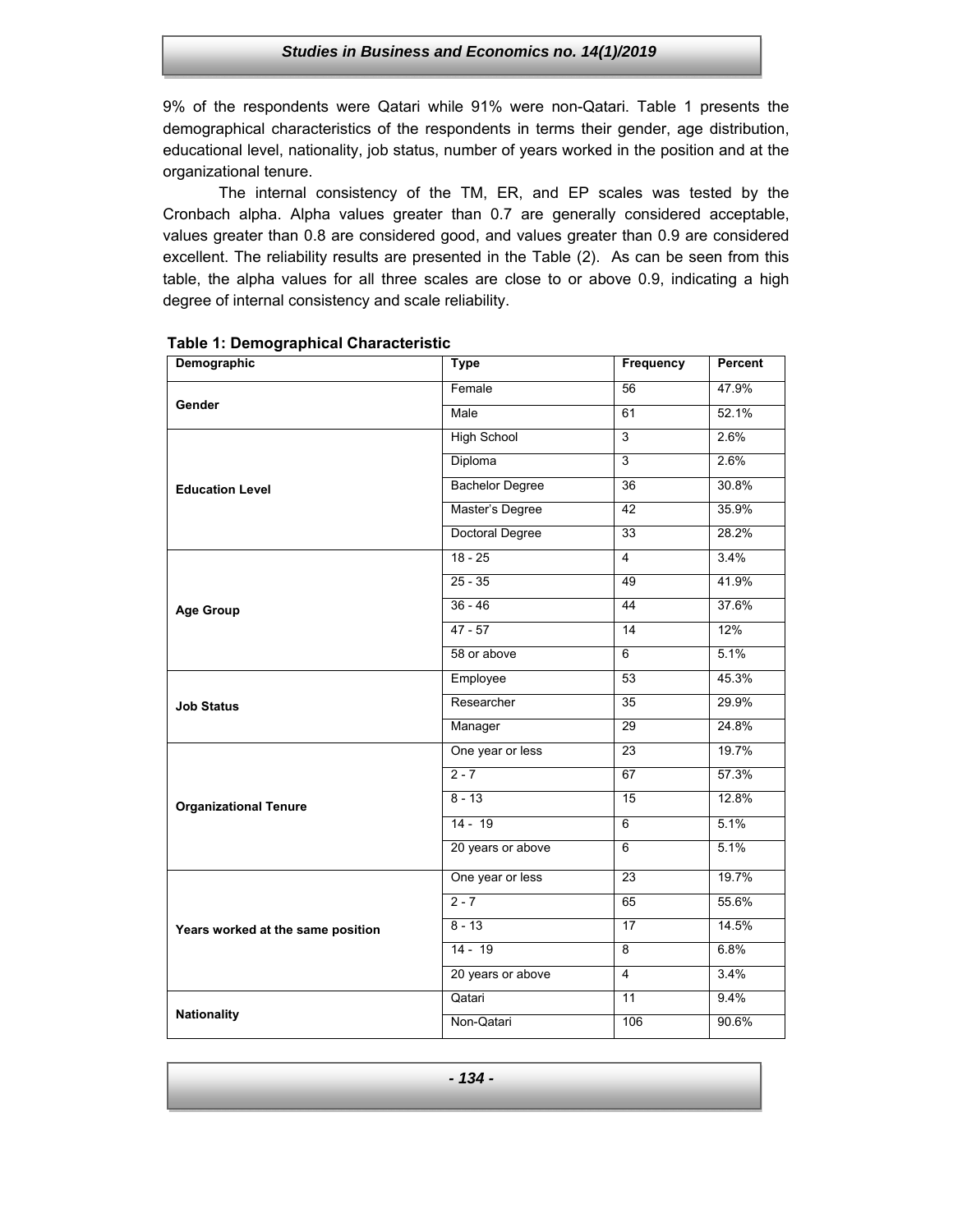*H1: There is a relationship between Talent Management Practices and the level of Employee Performance.* 

 Pearson Correlation Coefficient and linear regression analysis – were used to examine the link between Talent Management Practices and Employee Recognition (Independent Variables) and the level of Employee Performance (Dependent Variable). The association between Talent Management and Employee Recognition was also examined using Pearson Correlation Coefficient.

| No | <b>Variables</b>            |       |                 |      |
|----|-----------------------------|-------|-----------------|------|
|    | <b>Talent Management</b>    | (.99) |                 |      |
|    | <b>Employee Performance</b> | .531  | $^{\prime}.88)$ |      |
|    | <b>Employee Recognition</b> | .855  | .615            | .92) |

| Table 2: Findings of the Correlations and reliability tests* |  |  |  |  |  |  |  |  |
|--------------------------------------------------------------|--|--|--|--|--|--|--|--|
|--------------------------------------------------------------|--|--|--|--|--|--|--|--|

*\*All correlations are sig. at .01, reliabilities are in parenthesis.* 

 Since the Pearson Correlation, value of 0.531 is greater than 0.5 and the p-value is significant at the 0.01 level (table 2), it can be concluded that a strong positive statistically significant relationship exists between Talent Management and Employee Performance.

#### **Table 3: Regression test for EP to test global TM**

| I Independent Variables    |         |                                          | F-Value | F change | IR <sub>2</sub> |      | $\triangle$ R2 Adiusted R2 |
|----------------------------|---------|------------------------------------------|---------|----------|-----------------|------|----------------------------|
| TM.Global                  | $.531*$ | 6.728                                    | 45.26*  | 45.26    | .282            | .282 | .276                       |
| Notes: $*$ p-value < 0.01: |         | Dependent Variable: Employee Performance |         |          |                 |      |                            |

 In order to reinforce the result obtained and test the first hypothesis H1, a linear regression analysis was run for EP. EP was entered as a dependent variable while TM was entered as an independent variable. As Table (3) shows, the coefficient on the independent variable (TM) is positive and statistically significant. The adjusted R-squared value revealed that TM explains 27.6% change in EP. The F-value was significant (Fvalue=45.26, p<0.01), so the model was a good fit for the data. Hence, H1 is supported and the positive relationship between Talent Management Practices and of Employee Performance is established.

## **H2:** *Employee Recognition affects the level of Employee Performance.*

 As Table (2) reveals, the Pearson Correlation, value of 0.615 is greater than 0.5 and the p-value is significant at the 0.01 level. This indicates that there is a strong positive yet a statistically significant relationship between Employee Recognition and Employee Performance.

| Independent Variables                                              |         |       | F-Value | l F change | IR <sub>2</sub> |                | <u><b>AR2</b></u> Adiusted R2 |
|--------------------------------------------------------------------|---------|-------|---------|------------|-----------------|----------------|-------------------------------|
|                                                                    |         |       |         |            |                 |                |                               |
| ER Global                                                          | $.615*$ | 8.365 | 69.969* | 69.969     |                 | .378 .378 .373 |                               |
|                                                                    |         |       |         |            |                 |                |                               |
| Notes: *p-value <0.01:<br>Dependent Variable: Emplovee Performance |         |       |         |            |                 |                |                               |

#### **Table 4: Regression Analysis of EP and Global ER**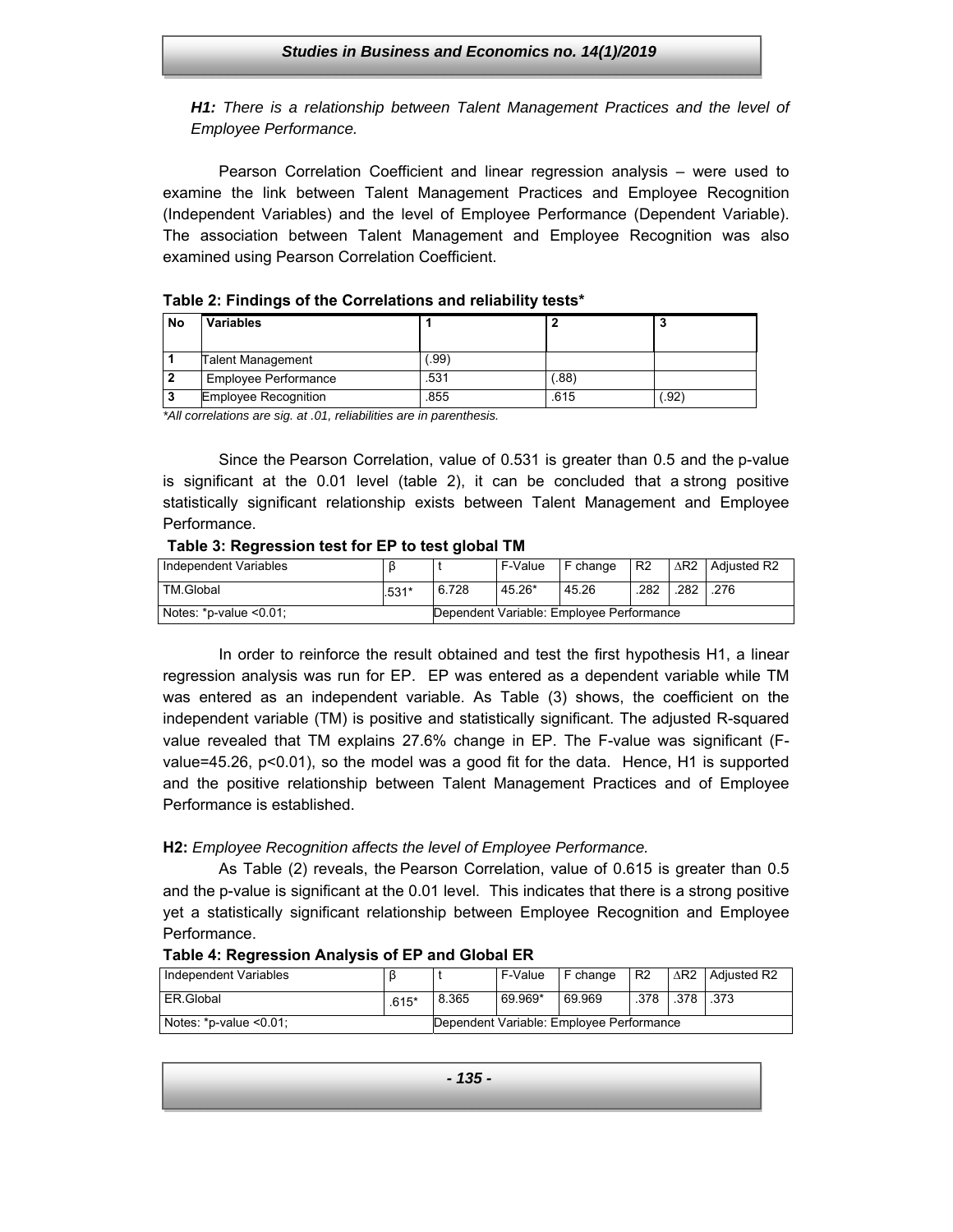In the linear regression analysis ER was entered as independent at this equation (table 4). The findings showed that ER is significantly explaining the variance in Employee Performance with the F-value=69.969 ( $p$ <0.01) and the  $t = 8.365$ . The adjusted R-squared shows that ER explains 37.3% change in the employee performance. The regression analysis results further support the previous test results, thus we can conclude that relationship between Employee Recognition and Employee Performance is established and H2 is supported.

## **H3:** *Talent Management associates with Employee Recognition.*

 Since the Pearson Correlation, value of 0.855 is greater than 0.5 and the p-value is significant at the 0.01 level (table 2), it can be concluded that a strong positive and statistically significant relationship exists between Talent Management and Employee Recognition. This suggests that one of the independent variables may have a stronger association with Employee Performance and may even be capturing part of the association of the other independent variable.

| Independent Variables     | ß                                        | F-Value | F change | R <sub>2</sub> |      | ∆R2 Adjusted R2 |
|---------------------------|------------------------------------------|---------|----------|----------------|------|-----------------|
| Step 1: Control Variables |                                          | 45.26   | 45.26    | .282           | .282 | .276            |
| TM.Global                 | $.531*$                                  |         |          |                |      |                 |
|                           |                                          |         |          |                |      |                 |
| Step 2: ER Global         | .597*                                    | 34.698  | 17.601   | .378           | .096 | .367            |
| TM Global                 | .021                                     |         |          |                |      |                 |
| Notes: *p-value <0.01     | Dependent Variable: Employee Performance |         |          |                |      |                 |

#### **Table 5: Regression Analysis of EP, Global ER and Global TM**

A multivariate linear regression analysis was run, in an effort to test whether one of the independent variables is responsible for most of the relationship observed between ER, TM and EP. In the first step of the regression, EP was entered as a dependent variable while the control variable TM entered as independent variable. In the second step, both TM and ER were entered as independent variables. As Table 5 shows, the beta value for ER was the highest, meaning that ER made the greatest contribution to this model. The p-values was less than 0.01 for ER, which means that this variable made statistically significant contributions to the model. However, coefficient on TM decreased to 0.021 and was no longer statistically significant. This suggests that the EP is mostly a function of ER. The change in R-squared shows that adding ER in the next step increases the prediction capacity of the model by 9.6%, which is a significant percentage. The F-value was significant (F-value=34.698,  $p<0.01$ ), so the model was a good fit for the data. The regression analysis results further indicate that there is a relationship between the two independent variables TM and ER; however, ER is the most significant factor affecting the Employee Performance.

 The findings of this study evidently indicate that there is a positive relationship between Talent Management and Employee Performance. This findings is aligned with previous studies which stated that Talent Management practices are very important in developing employee skills, increase its performance and retain them, (Mensah, et al.,

*- 136 -*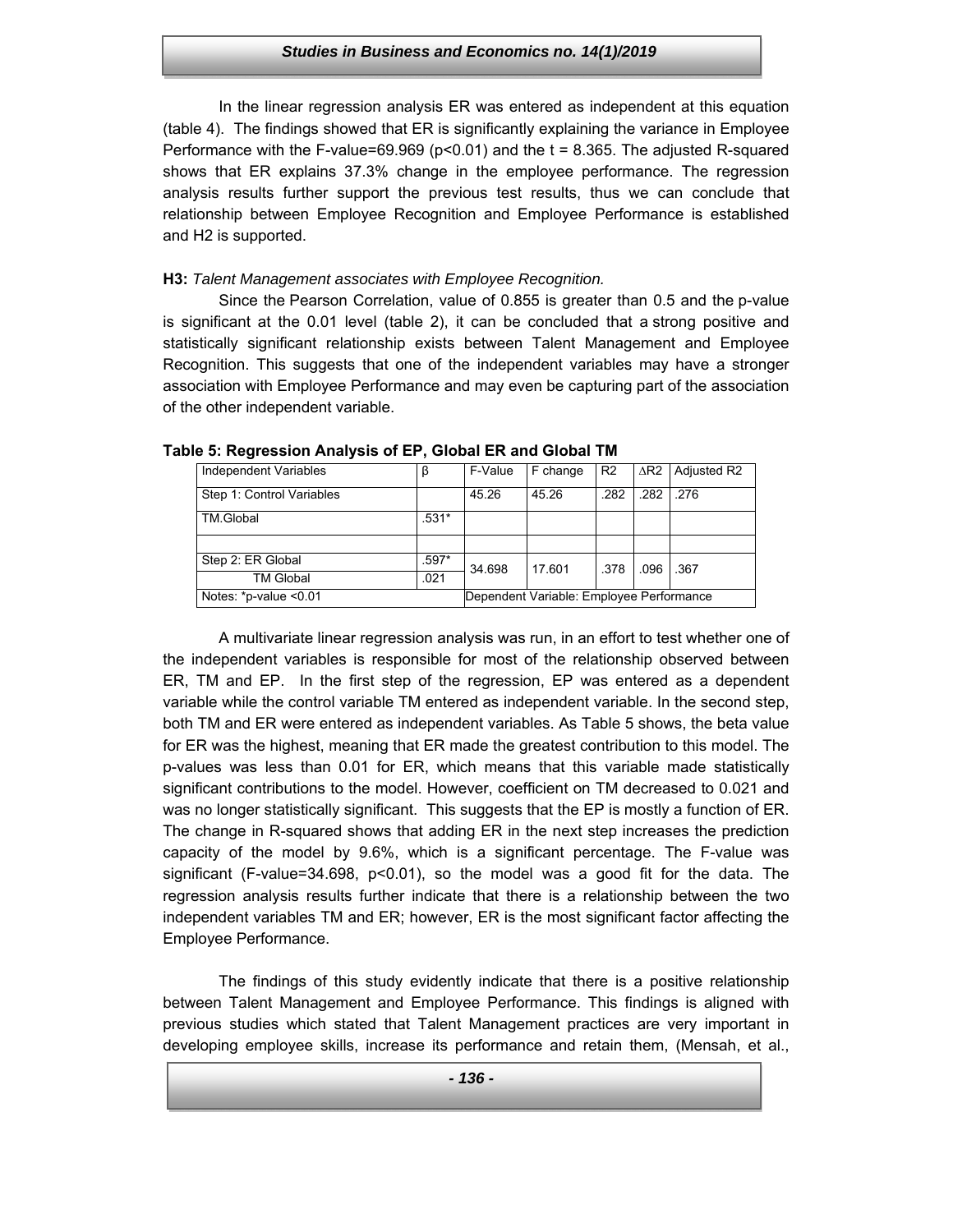2016) stated that adopting an effective TM practice increases employee performance same as the findings of (Sidani & Ariss, 2013). The study also shows that that a strong yet positive relationship exists between Employee Recognition and Employee Performance. The aforementioned result is consistent with previous empirical researches which stated that recognition and reward can positively affect the organization's success, as it enhances the employee`s performance (Mone, et al., 2011). Moreover, it is aligned to (Brun & Dugas, 2008) study which revealed that recognition (monetary or non-monetary) denotes a symbolic reward to the individual that can affect him emotionally (increasing his well-being, decreasing work stress), practically (motivation, development and performance), and also financially. However, and based on the statistical results of this study Employee Recognition has more impact and can strongly affect the employee performance. Hence, this finding is consistent with previous empirical research written by (Brun & Dugas, 2008) which stressed that adopting a recognition system is considered as an ethical practice that enhance the employee performance. It also contributes to promote a healthy work environment, decrease the work stress, increase the employee engagement and loyalty and ensure creating a culture of trust and fairness between coworkers and the management, which also ranked as the most important factor affecting the employee performance (Brun & Dugas, 2008).

 Moreover, this study tried to investigate if TM and ER were correlated. The findings revealed that there is a strong association between the two independent variables TM and ER, which shows that these two variables are interrelated and are very important aspects of the HR management that can affect the employee performance in specific, and the performance of any institution in general. Moreover, it indicates that ER is a critical factor that affects the EP, and which is more significant than TM in terms of impact. This finding is aligned with (Haghparast, et al., 2012) study that stated, reward or in other term recognition is a critical factor that affects the TM system adopted by any organization, as well as EP.

 This paper also revealed that regardless of the employee characteristics in terms of demographical classification, TM and ER strongly affects the employee performance at different age and at different work and educational level, and this is compatible with (Brun & Dugas, 2008), who stated that any employee should be recognized regardless of his job status, age, ethnicity… It is also consistent with (Ali & Shedlock, 2010), as well as (Sidani & Ariss, 2013) who based their studies on the case of GCC and region, and stated that introducing different appraisal system and different compensation packages based on specific individual characteristic may contribute to the work distress and increase the employee perception of injustice and inequity.

## **5.Conclusions**

 This study explored the links between talent management, employee recognition and employee performance in the research institutions in the State of Qatar. The research findings uncover that there is a strong positive significant relationship between talent management and employee performance on one hand and a significant positive

*- 137 -*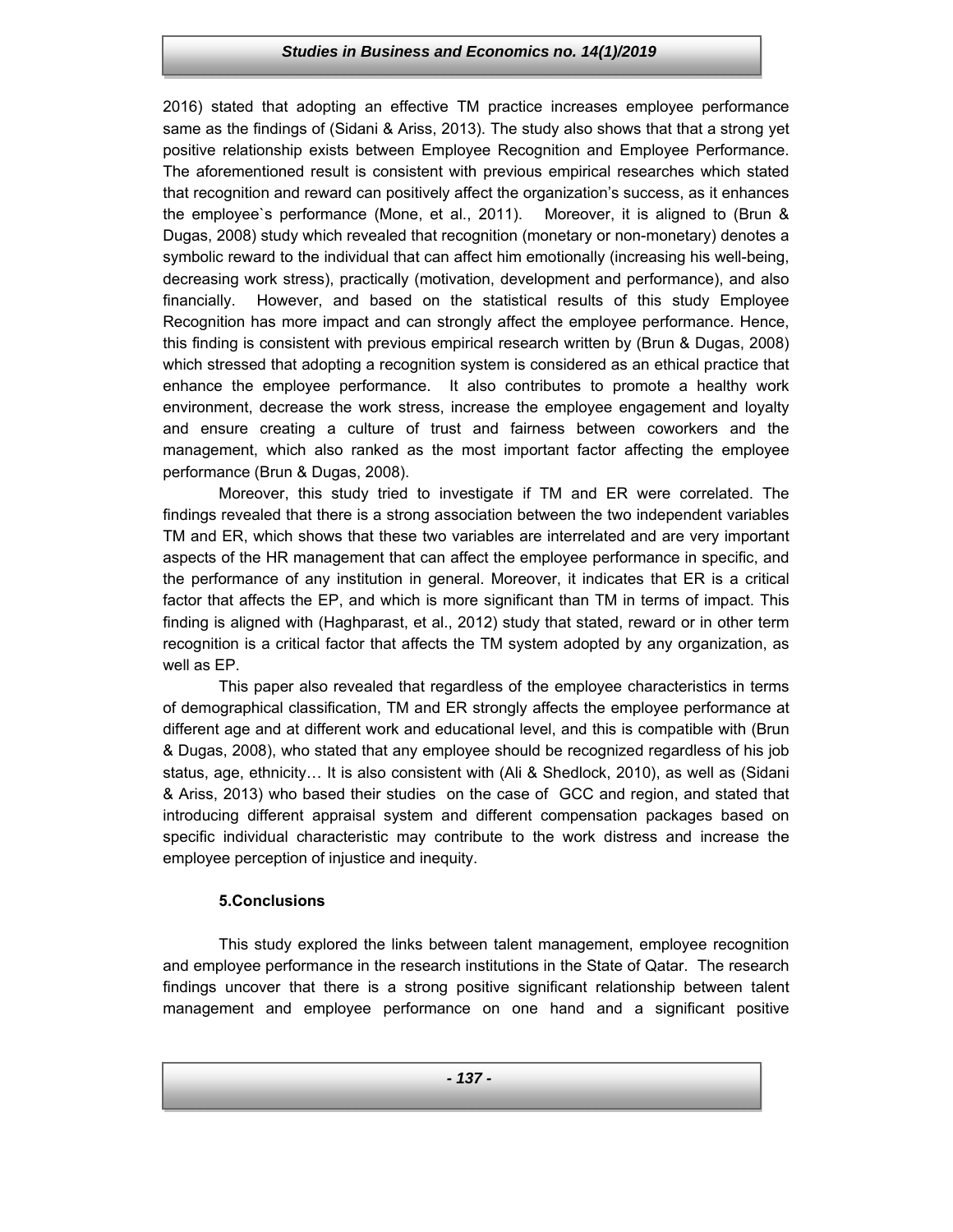relationship between on the other hand. However, employee recognition was found to be more important in predicting employee performance than talent management.

 Creating a Talent Management system that best fit the organizational structure is essential for any organization, as it affects the employees` level of engagement, commitment and most importantly their performance, which is crucial to ensure the continuity and good positioning of any organization. It is also worth to mention that the TM system should always be aligned with the organizational strategy and its objectives, and never be imported. Similar to the concept of TM, Employee Recognition is an important management practice that strongly affects the employee performance and increases his/her willingness to take more responsibility, as well promotes an ethical practice that promote a healthy work environment. Moreover, such practices may shape employees' behavior and improve their performance, which will positively affect the Performance Management system. Recognizing the importance of human capital in any institution sends a clear signal that the top management values the PM and TM process.

This study has found that Talent Management and Employee Recognition have a significant and positive impact on Employee Performance, which is consistent with some previous studies and indicates that Talent Management and Employee Recognition have a strong association. The results of the study further affirm that non-profit sector in general, and Research Institutions in specific don`t differ from the public sector and the profitoriented businesses, in terms of the employee`s perception of TM, PM and ER adopted by the institution, and how such HRM practices can impact the employee performance.

According to the information collected through this research and the results of the study, it is important for the research institutions, operating in the state of Qatar to look into the Talent Management System that they are currently adopting to strive ways of improvement if needed as it directly affects the performance of its staff (administrative and researchers). As well, it would be also beneficial to look into the Performance Appraisal approach, to make sure it is a constructive exercise between the employee and the Manager, specifically that it directly affects the Employee Recognition, a key variable that impacts the employee performance. Additionally, the management should work on creating an ethical work environment by promoting a culture of trust and fairness through an ongoing, open discussion between colleagues and managers in order to reduce the work distress increase the employee engagement that can enhance the overall employee performance.

The study results provide insights into the management practices in a handful number of Research Institution operating in Qatar. It shows that TM and ER are adopted as part of the HRM system, and that they can affect the employee performance. These findings can be a starting point for future in- depth research into the creation of the appropriate systems that best fit a Research Institution, and the effectiveness of their implementation in order to enhance the employee performance. Moreover, the results highlight a strong association between Talent Management and Employee Recognition, and its impact on Employee Performance, from the employees' perspective only. Therefore, it would be beneficial to look into these HR practices from the HR professionals and Managers involved in the Performance Appraisal exercise. This finding can also be a starting point for future in-depth research to help provide a comparison between the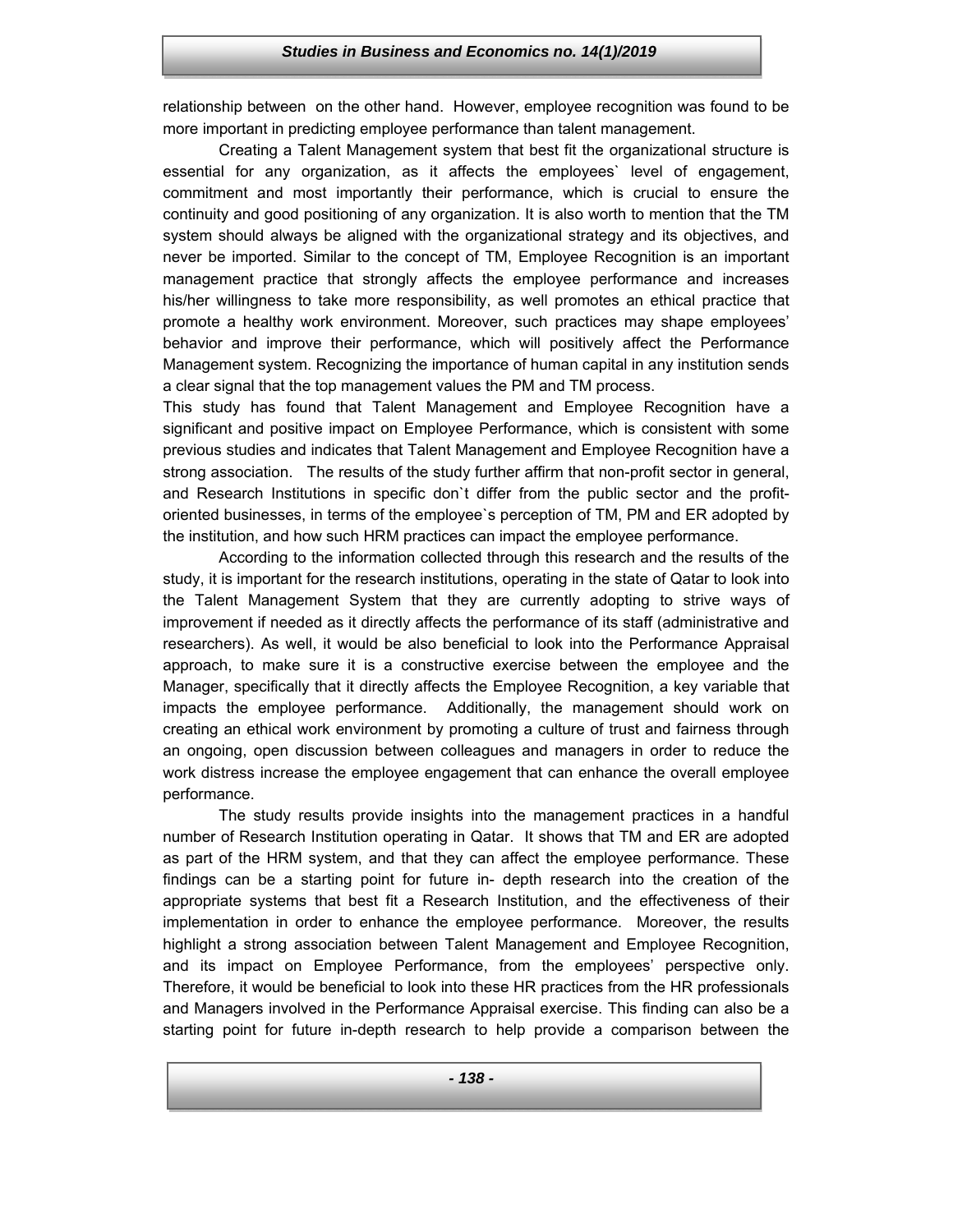employee versus manager perception of talent management, performance management and employee recognition in an effort to select the most effective ways of implementing these HR Practices in Qatar and the Region. Future research in this field, may also attempt to adopt the Results Method of performance appraisal rather than Traits or Behavioral methods of appraisal used in this study. Though they may be difficult to obtain sometimes, compared to self-ratings and manager-ratings , measures like published research papers, number of sections/students taught, hours worked or number of customers served may better assessed sample performance.

## **6.Limitations**

This study was designed and limited to investigate the relationship and impact of talent management and employee recognition on employee performance of researchers and staff working in ten Research Institutions operating in the State of Qatar. Hence, limiting the study to one country in the Gulf region, doesn't give the researchers the opportunity to create a constructive comparison that would help underlining different practices between Research Institutions working in similar contexts, i.e. the GCC, MENA and Middle East in general. Additionally, the survey was limited in terms of presenting the employee`s perspective only; which is not bias-free. As for employee performance, for example, the researchers were neither able to get access to the real performance appraisal outcomes for the coopted sample, nor allowed to measure employee performance using a more objective measure such as number of students counselled and number of research conducted .

#### **7.References**

- Ali, A. J. & Shedlock, F. E., (2010). Talent Management In The Arab World. In: R. A. Oglesby, I. H. Paul LeBlanc & M. G. Adams, eds. *Global Business Perpectives.* 1 ed. s.l.:The International Academy of Business Disciplines: 350-354.
- Brun, J. P. & Dugas, N., (2008). An analysis of employee recognition: Perspectives on human resources practices. *The International Journal of Human Resource Management,* 19(4): 716-730.
- Budworth, M. H., p.Latham, G. & Manroop, L., (2014). Looking Forward to Performance Improvement: A field Test of The Feedforward Interview For The Performance Management. *Human Resources Management,* 54(1): 45-54.
- Chavan, M., (2009). The balanced scorecard: a new challenge. *Journal of Management Development,*  28(5): 393-406.
- Collings, D. G. & Mellahi, K., (2009). Strategic talent management: A review andresearch agenda.. *Human Resource Management Review,* 19(4), p. 304–313.
- Foldger, R., Konovsky, M. A. & Cropanzano, R., (1992). A Due process metaphor for performance appraisal. In: B. M. Staw & L. Cummings, eds. *Research in Organizational Behavior.* s.l.:JAI PRESS INC. pp. 129-77.
- Gbadamosi, G. & Ross, C., (2012). Perceived Stress and Performance Appraisal Discomfort: The Moderating Effects of Core Self-Evaluations and Gender. *Public Personnel Management,* 41(4): 637-659.
- Haghparast, S., mehrdad, m. & hasan, m., (2012). Relationship between talent management and organizational success.. *International Research Journal of Applied and Basic Sciences,* 3(12): 2424-2430.